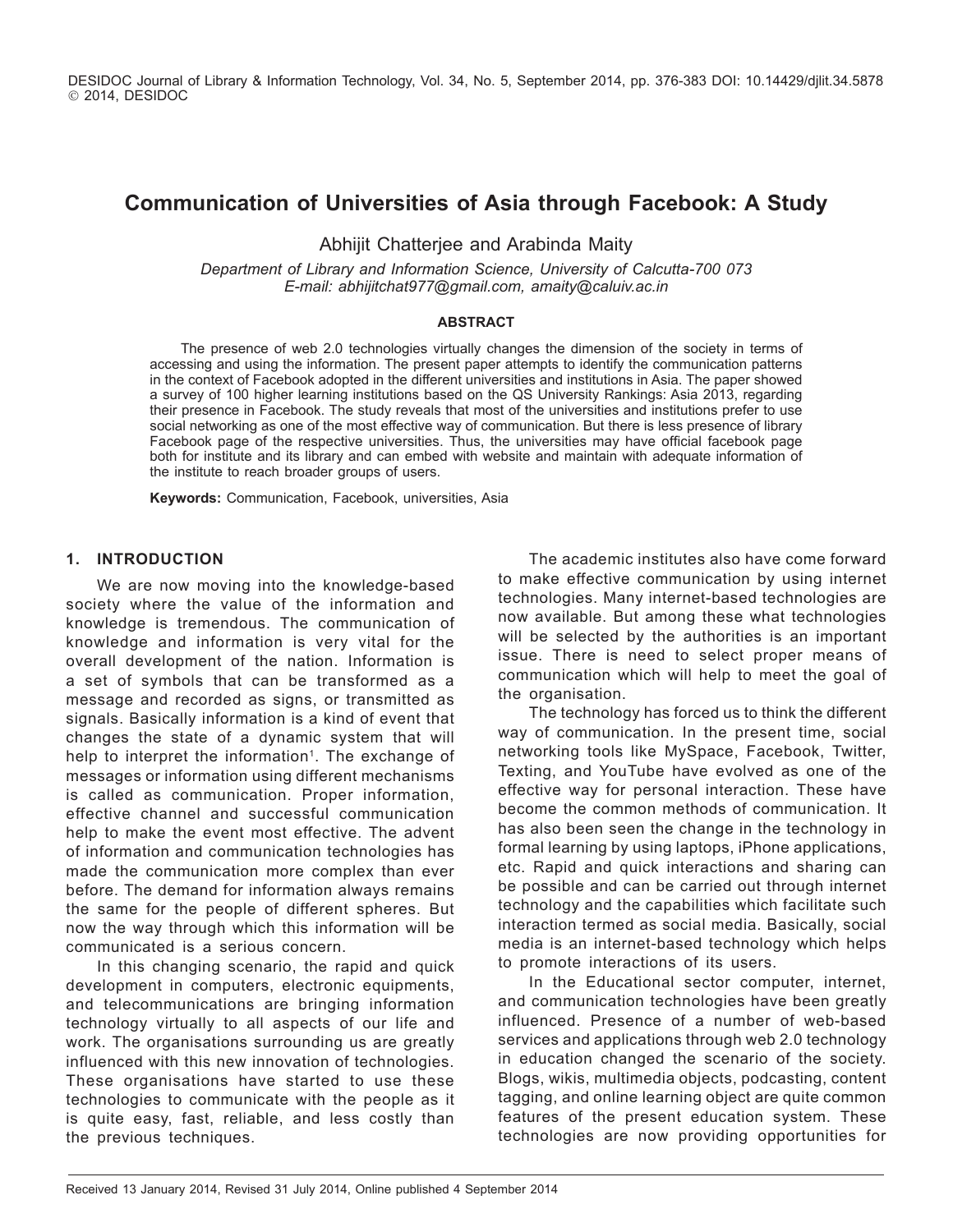the students and scholars to share their views or research findings or notifying information over some common web-based platform. Not only the students but also the authorities of the different universities and institutes take the advantage of web-based social networking technologies to make effective communication among their existing students and faculties and also make their presence viable to the other categories of the students who wish to take admission in that university or institute. Therefore, the social networking sites appear as one of components for the communication in education environment.

Among all the available social networking sites Facebook appears as one of the most popular sites for the common people. Facebook was launched during the 2004 as a Harvard-only social network site, but gradually it expanded and attracted great numbers of registered users in a short time. Facebook can be defined as 'a social utility that helps people share information and communicate more efficiently with their friends, family, and coworkers'.

## **2. Objectives**

The objectives of the study are to:

- Find out the existence of the Facebook pages of the institution of higher learning in Asia
- Identify the richness of the Facebook pages through the photos and videos shared by the institution of higher learning in Asia
- Identify the number of people associated with the Facebook pages of the institution of higher learning in Asia
- Find out the categories of information available in the Facebook pages of the institution of higher learning in Asia
- Show the yearwise development of Facebook pages in the institution of higher learning in Asia
- Find out whether the Facebook page is the official page and its presence in website of the institution of higher learning in Asia or not, and
- Awareness of the library Facebook page of the institution of higher learning in Asia.

## **3. Literature Review**

Jones & Soltren<sup>2</sup> examined the way of Facebook permits to reveal more information of the users and mentioning the need for appropriate measures to protect users from getting their information harnessed by the other people. They recommended need of few changes to increase the privacy of its users in Facebook.

Ellison3, *et al*. demonstrated how Facebook used for connecting people in real life, allowing users to search for people from within communities

to which they belong. This participation in Facebook enables users to gain emotional resources and information support, thus facilitating their psychological, social, and economic well-being, by, for example, reducing emotional disturbances associated with the geographical separation of close friends.

Mack4, *et al*. presented the research findings by comparing the number of reference inquiries received through Facebook, e-mail, phone, instant messaging, and traditional person-to-person questions, outside of normal reference desk shifts. They found that Facebook is the most effective media for asking questions.

Charnigo & Barnett-Ellis<sup>5</sup> conducted a survey of academic librarians to judge their awareness, attitude and impact of the Facebook to their life and work. Findings suggest various effects of library workings and also the awareness of the librarians about Facebook phenomenon. Enthusiastic librarians suggest to use Facebook for promoting library services and events. Few librarians report noninterested because of the use of Facebook in the library. Majority of the librarians think that Facebook is beyond the scope of professional librarianship.

Hendrix6, *et al*. explored the use of Facebook in academic health science libraries mentioning that a small number of libraries use Facebook. It is found that these libraries use Facebook mainly for marketing the library services and announcements. The librarians had positive perceptions about their libraries' presence on Facebook.

Liu<sup>7</sup> investigated about the perception and preference of the students in regard to different social media tools and of social networking groups. It is found that three most used social media tools are Facebook, Wikipedia and YouTube and the reasons for using such tools are for social meeting place, direction communication, quick feedback, and easy relationship building. The author suggested some educational implications of some of these tools as a valuable resource for teaching and learning.

Aharony8 presented an analysis of the use of Facebook in American public and academic libraries for understanding the patterns use of Facebook in libraries. The findings show that both types of libraries use the information section and the wall properly. But there was a difference in regard to the use of other Facebook sections. Public libraries use the wall and the photos section for disseminating information more than academic libraries. Finding also shows that both types of libraries use Facebook for disseminating information to users but not as a stage for discussion.

Hussain9, *et al*. conducted a survey to examine the academic use of social media by university students and to identify the problems of university students in using social media. The study reveals that 90 % of the social media users use Facebook. The common problems are lack of bandwidth and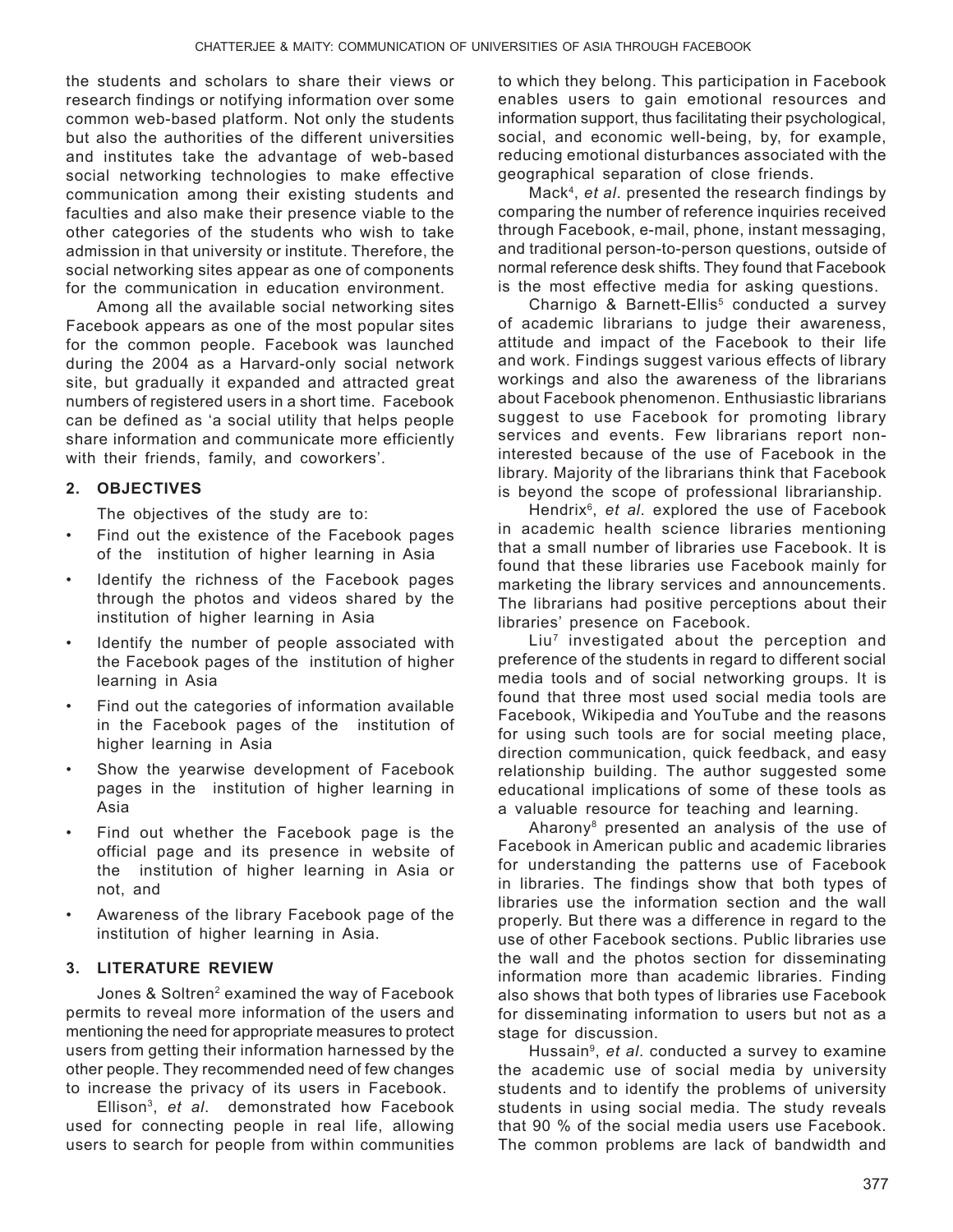speed of internet and electricity break down.

Aharony10 examined the pattern Facebook uses among the Library and Information Science (LIS) students' in regard to their personality characteristics and by their perceptions. The study reveals that personality characteristics, gender, level of education and age influence both patterns of Facebook use and their perceptions about Facebook.

Abdelraheem<sup>11</sup> investigates the use of social networks sites (SNSs) and its relation to gender, type of use, GPA (grade point average), type of mobile phones, and types of sites among the students. The findings shows that students prefer to use SNSs for social matters more rather than for academic purposes and there was no difference in using social networks sites between female students and male students. Findings also suggest students with smart mobile phones use SNSs more than those with normal mobiles and Facebook becomes the most used site.

### **4. Scope and Coverage**

QS University Ranking is one of the most well accepted ranking systems of the academic institution throughout the world. Each year they publish a set of ranking based on the certain indicators. This ranking system is brought out by International English Language Testing System (IELTS) of QS Intelligence Unit. This year the 2013 edition of QS Ranking: Asia, to track the higher performing institutions is brought out. Based on the nine key indicators, it listed Asia's top 300 universities or higher learning institutes.

In this study QS Ranking<sup>12</sup> is chosen as the standard list of the universities in Asia. For the purpose of the study first 100 institutes selected for the study. The first 100 institutes or universities were chosen based on the assumption that the highly rank institutes were advanced in using the social networking technologies. The study had been undertaken to find out the presence of Facebook among the universities and institutes of the Asia. Different research methodologies adopted to complete the study. The present study consisted of different research methods like literature review, content analysis and online survey.

Initially the institutes' website was visited to identify the existence of Facebook or related information. Then particular Facebook pages were visited to gather required information if the information was available. Then the details information have been collected based on the predefine data sheets prepared based on the literature review. In case of the non-availability of the information in the institutes' website, the google searches had been done using the Boolean operators. After collection of information the respective information put into the pre-defined data sheets prepared in MS-Excel. Different kinds of advanced filtering mechanisms were used to retrieve the appropriate and required information. Based on the data sheets in Excel different kinds of tables had been prepared considering different parameters.

### **5. Analysis of Data**

### **5.1 Details of Facebook Pages of Universities/ Institutes**

Table 1 shows the distribution of the details of the Facebook pages of the universities/institutes in Asia. It was observed that:

- Most of the universities  $(79, % )$  maintained the Facebook page.
- The number of people associated with the Facebook page in regard to 'Likes' (5,52,035) and 'talking' (32,655) were quite greater in number which indicated the increased interest of the user to communicate over the Facebook page.
- There were Facebook pages where a minimum number of 'likes' and number of people 'talking' or almost no number of people talking were there. Thus it indicated the poor maintenance of the Facebook page by the authority.
- 78 % Facebook pages have institute's pictures and 19 % Facebook pages have the videos related to the universities. The availability of adequate photos and videos in the Facebook page enriched the page, and
- The amount of information available in the Facebook page was decided here on the basis of the numbers of posts available in the timeline of the page. Based on the frequency of the posting amount of information was categorised into 'Huge', 'Very Good', 'Good', 'Moderate', 'Less', 'Least', and 'No Information'. If the posting was on regular basis from starting then considered it huge but if it was 20-25 postings in few months then very good and for 20-15 postings it was good and for 10 postings it was moderate. If the posting was not regular frequency and only available 5 postings in few months then it was less if the posting was few throughout the year then it was least and in case only initial few or no posting it was no information. It was found that only 49 (62 %) pages provide huge, very good or good information whereas 30 (38 %) pages provide moderate, less, least or no information.

### **5.2 Country-wise Distribution of Facebook Existence**

Table 2 shows the distribution of country-wise existence of the Facebook pages in Asia. It was observed that 79 universities/institutes had the presence in the Facebook. Only the universities/ institutes (21) of few small countries didnot have the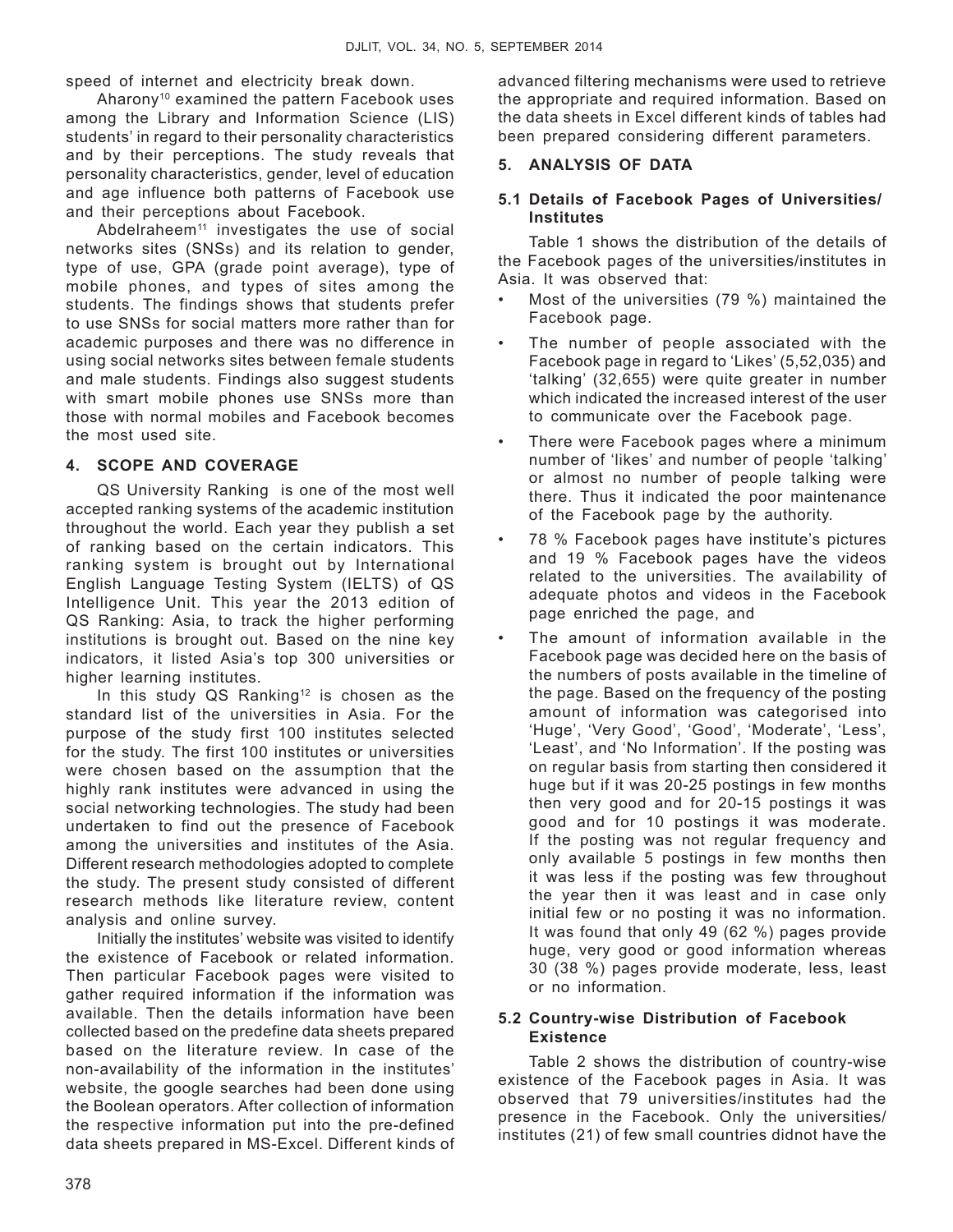|              | rable 1. Distribution of the details of the Facebook pages of the universities/institutes in Asia |             |                                           |                          |                             |                                      |                               |                                 |
|--------------|---------------------------------------------------------------------------------------------------|-------------|-------------------------------------------|--------------------------|-----------------------------|--------------------------------------|-------------------------------|---------------------------------|
| QS<br>Rank   | <b>Name</b>                                                                                       | Country     | <b>Existence</b><br>of Face-<br>book page | <b>Likes</b>             | No. of<br>people<br>talking | <b>Avail-</b><br>ability of<br>photo | Avail-<br>ability of<br>video | <b>Amount of</b><br>information |
| $\mathbf{1}$ | The Hong Kong University of<br>Science and Technology                                             | Hong Kong   | Υ                                         | 30,002                   | 562                         | Υ                                    | Υ                             | Good                            |
| $2=$         | National University of Singapore<br>(NUS)                                                         | Singapore   | Υ                                         | 72,101                   | 2899                        | Y                                    | Υ                             | Good                            |
| $2 =$        | University of Hong Kong                                                                           | Hong Kong   | Υ                                         | 469                      | 6                           | Y                                    | N                             | Good                            |
| 4            | Seoul National University                                                                         | South Korea | Υ                                         | 9850                     | 26                          | Y                                    | Y                             | Good                            |
| 5            | <b>Peking University</b>                                                                          | China       | Y                                         | 6709                     | 6                           | Υ                                    | N                             | less                            |
| 6            | KAIST - Korea Advanced Institute<br>of Science & Technology                                       | South Korea | ${\sf N}$                                 |                          |                             |                                      |                               |                                 |
| $7 =$        | Pohang University of Science And<br>Technology (POSTECH)                                          | South Korea | Υ                                         | 526                      | 30                          | Y                                    | N                             | Good                            |
| $7 =$        | The Chinese University of Hong<br>Kong                                                            | Hong Kong   | Υ                                         | 14,504                   | 43                          | Y                                    | ${\sf N}$                     | Less                            |
| 9            | The University of Tokyo                                                                           | Japan       | Υ                                         | 130                      |                             | Y                                    | ${\sf N}$                     | Least                           |
| $10 =$       | <b>Kyoto University</b>                                                                           | Japan       | Y                                         | 2,667                    | 11                          | Y                                    | N                             | Moderate                        |
| $10 =$       | Nanyang Technological University<br>(NTU)                                                         | Singapore   | Υ                                         | 59,484                   | 1635                        | Y                                    | Υ                             | Good                            |
| 12           | City University of Hong Kong                                                                      | Hong Kong   | Y                                         | 5,940                    | 33                          | Y                                    | N                             | Huge                            |
| 13           | Tokyo Institute of Technology                                                                     | Japan       | Y                                         | 1,054                    | 17                          | Y                                    | N                             | Good                            |
| 14           | <b>Tsinghua University</b>                                                                        | China       | Y                                         | 79                       | 2                           | Y                                    | N                             | Least                           |
| 15           | Osaka University                                                                                  | Japan       | N                                         | $\overline{\phantom{a}}$ | $\overline{a}$              | $\overline{\phantom{a}}$             | $\overline{\phantom{a}}$      |                                 |
| 16           | Yonsei University                                                                                 | South Korea | Υ                                         | 9,134                    | 2                           | Y                                    | N                             | Least                           |
| 17           | <b>Tohoku University</b>                                                                          | Japan       | Y                                         | 3,042                    | 85                          | Y                                    | N                             | Less                            |
| 18           | Nagoya University                                                                                 | Japan       | Υ                                         | 2,248                    | 62                          | Υ                                    | N                             | Good                            |
| 19           | Korea University                                                                                  | South Korea | Υ                                         | 14,742                   | 344                         | Y                                    | N                             | Less                            |
| 20           | Kyushu University                                                                                 | Japan       | Υ                                         | 2,730                    | 54                          | Y                                    | N                             | Good                            |
| 21           | Sungkyunkwan University                                                                           | South Korea | Y                                         | 596                      | 9                           | Υ                                    | N                             | Less                            |
| 22           | National Taiwan University (NTU)                                                                  | Taiwan      | Y                                         | 2,793                    | 18                          | Y                                    | N                             | Good                            |
| 23           | <b>Fudan University</b>                                                                           | China       | Υ                                         | 3,980                    | 4                           | Υ                                    | Y                             | Less                            |
| 24           | <b>Hokkaido University</b>                                                                        | Japan       | Υ                                         | 4,546                    | 45                          | Υ                                    | N                             | Good                            |
| 25           | The Hong Kong Polytechnic<br>University                                                           | Hong Kong   | Υ                                         | 27771                    | 991                         | Υ                                    | Y                             | Good                            |
| 26           | University of Science and Technol-<br>ogy of China                                                | China       | N                                         |                          |                             |                                      |                               |                                 |
| 27           | Shanghai Jiao Tong University                                                                     | China       | Υ                                         | 4,389                    | 36                          | Υ                                    | ${\sf N}$                     | Least                           |
| 28           | Zhejiang University                                                                               | China       | N                                         |                          |                             | $\overline{\phantom{a}}$             | $\qquad \qquad -$             |                                 |
| 29           | Nanjing University                                                                                | China       | Υ                                         | 960                      | $\overline{a}$              | Υ                                    | N                             | Least                           |
| 30           | National Chiao Tung University                                                                    | Taiwan      | N                                         |                          |                             |                                      |                               |                                 |
| 31           | National Tsing Hua University                                                                     | Taiwan      | Υ                                         | 5203                     | 882                         | Υ                                    | N                             | Good                            |
| 32           | Keio University                                                                                   | Japan       | Υ                                         | 8,253                    | 248                         | Υ                                    | N                             | Good                            |
| 33           | Universiti Malaya (UM)                                                                            | Malaysia    | Υ                                         | 90,223                   | 1,193                       | Υ                                    | Υ                             | Good                            |
| 34           | University of Tsukuba                                                                             | Japan       | Υ                                         | 900                      | 13                          | Υ                                    | ${\sf N}$                     | Good                            |
| 35           | Kyung Hee University                                                                              | South Korea | Υ                                         | 30,893                   | 414                         | Υ                                    | Υ                             | Good                            |
| 36           | Hanyang University                                                                                | South Korea | Υ                                         | 15,389                   | 1,354                       | Υ                                    | Υ                             | Good                            |
| 37           | National Cheng Kung University                                                                    | Taiwan      | Υ                                         | 5,661                    | 714                         | Υ                                    | ${\sf N}$                     | Good                            |
| 38           | Indian Institute of Technology<br>Delhi (IITD)                                                    | India       | Υ                                         | 56,743                   | 2213                        | Υ                                    | ${\sf N}$                     | Less                            |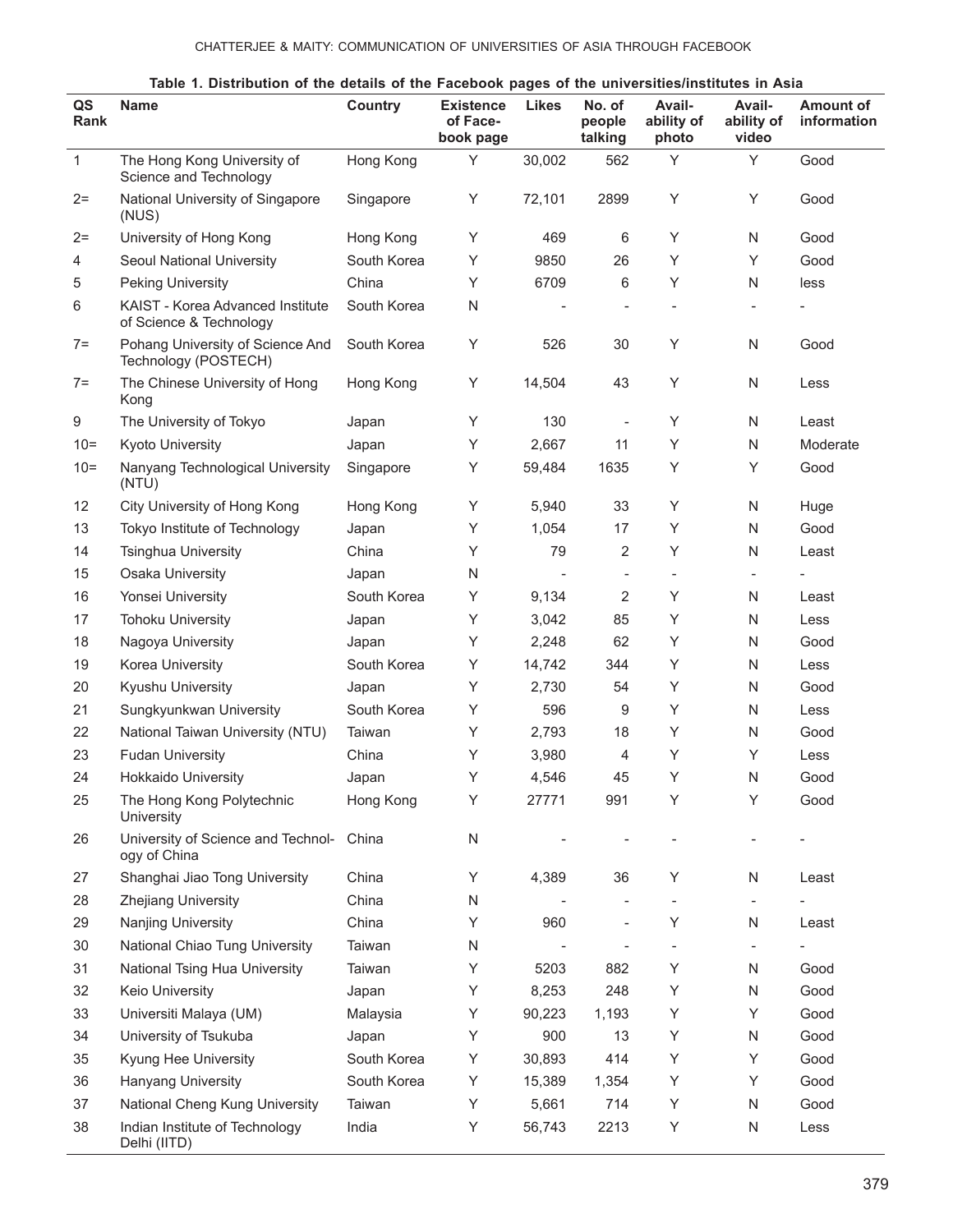| 39     | Indian Institute of Technology<br>Bombay (IITB)                                                                  | India       | Υ         | 83,736                   | 1868                     | Υ | N                        | Less                     |
|--------|------------------------------------------------------------------------------------------------------------------|-------------|-----------|--------------------------|--------------------------|---|--------------------------|--------------------------|
| 40     | Ewha Womans University                                                                                           | South Korea | N         |                          |                          |   |                          |                          |
| 41     | Kobe University                                                                                                  | Japan       | Υ         | 228                      | 2                        | Y | N                        | Least                    |
| 42     | <b>Mahidol University</b>                                                                                        | Thailand    | Y         | 8,359                    | 72                       | Y | N                        | Good                     |
| 43     | Hong Kong Baptist University                                                                                     | Hong Kong   | Y         | 18,264                   | 780                      | Y | Y                        | Good                     |
| 44     | Waseda University                                                                                                | Japan       | Υ         | 13,618                   | 767                      | Y | $\mathsf{N}$             | Good                     |
| 45     | National Yang Ming University                                                                                    | Taiwan      | N         |                          | $\overline{\phantom{a}}$ |   |                          |                          |
| 46     | <b>Beijing Normal University</b>                                                                                 | China       | Υ         | 150                      | 4                        | Υ | N                        | Least                    |
| 47     | Hiroshima University                                                                                             | Japan       | Υ         | 2,994                    | 184                      | Y | N                        | Good                     |
| 48     | Chulalongkorn University                                                                                         | Thailand    | Υ         | 73,217                   | 1552                     | Y | N                        | Good                     |
| 49     | Indian Institute of Technology<br>Madras (IITM)                                                                  | India       | Υ         | 9,004                    | 732                      | Υ | $\mathsf{N}$             | Good                     |
| 50     | <b>Taipei Medical University</b>                                                                                 | Taiwan      | Υ         | 468                      | 78                       | Υ | Υ                        | Good                     |
| 51     | Indian Institute of Technology<br>Kanpur (IITK)                                                                  | India       | N         |                          |                          |   |                          |                          |
| 52     | Sogang University                                                                                                | South Korea | Y         | 174                      | $\overline{\phantom{a}}$ | Υ | N                        | Less                     |
| 53     | <b>National Central University</b>                                                                               | Taiwan      | Υ         | 362                      | 8                        | Υ | N                        | Less                     |
| 54     | National Taiwan University of<br>Science And Technology (formerly<br>National Taiwan Institute of<br>Technology) | Taiwan      | N         |                          |                          |   |                          |                          |
| 55     | Sun Yat-sen University                                                                                           | China       | Υ         | 234                      | 3                        | Υ | $\mathsf{N}$             | Less                     |
| 56     | Xi'an Jiaotong University                                                                                        | China       | Υ         | 118                      | $\bar{a}$                | Y | N                        | Less                     |
| 57     | Universiti Kebangsaan Malaysia<br>(UKM)                                                                          | Malaysia    | Υ         | 552                      | 250                      | Υ | N                        | Good                     |
| 58     | Indian Institute of Technology<br>Kharagpur (IITKGP)                                                             | India       | Υ         | 47,525                   | 2706                     | Υ | $\mathsf{N}$             | Good                     |
| 59     | Tokyo Medical and Dental<br>University                                                                           | Japan       | Υ         | 395                      | 7                        | Υ | Υ                        | Good                     |
| 60     | Chiba University                                                                                                 | Japan       | Y         | 19                       | $\overline{\phantom{a}}$ | Y | N                        | Least                    |
| 61     | Universiti Sains Malaysia (USM)                                                                                  | Malaysia    | Υ         | 26,462                   | 14                       | Y | N                        | Good                     |
| 62     | Nankai University                                                                                                | China       | Υ         | 366                      | 1                        | Υ | N                        | Good                     |
| 63     | National Sun Yat-sen University                                                                                  | Taiwan      | N         | $\overline{\phantom{a}}$ | $\overline{a}$           |   | $\overline{\phantom{a}}$ | $\overline{\phantom{a}}$ |
| $64 =$ | <b>Pusan National University</b>                                                                                 | South Korea | Υ         | 37                       | L,                       | Υ | $\mathsf{N}$             | Good                     |
| $64 =$ | University of Indonesia                                                                                          | Indonesia   | Υ         | 37,982                   | 236                      | Υ | Y                        | Good                     |
| 66     | Indian Institute of Technology<br>Roorkee (IITR)                                                                 | India       | ${\sf N}$ |                          |                          |   |                          |                          |
| 67     | University of the Philippines                                                                                    | Philippines | Υ         | 54,341                   | 2680                     | Υ | Υ                        | Good                     |
| 68     | Universiti Teknologi Malaysia<br>(UTM)                                                                           | Malaysia    | Υ         | 99,809                   | 2098                     | Υ | Υ                        | Good                     |
| 69     | Kanazawa University                                                                                              | Japan       | Υ         | 20                       |                          | Υ | N                        | No info.                 |
| 70     | <b>Wuhan University</b>                                                                                          | China       | Υ         | 103                      | 1                        | Y | N                        | Good                     |
| 71     | Chung-Ang University                                                                                             | South Korea | Y         | 343                      | 10                       | Y | N                        | Good                     |
| 72     | Universiti Putra Malaysia (UPM)                                                                                  | Malaysia    | Y         | 26,753                   | 2824                     | Y | N                        | Good                     |
| 73     | Tongji University                                                                                                | China       | Y         | 530                      | $\overline{2}$           | Y | N                        | No info.                 |
| 74     | <b>Osaka City University</b>                                                                                     | Japan       | Υ         | 43                       | $\frac{1}{2}$            | Υ | N                        | No info.                 |
| 75     | Hankuk (Korea) University of<br><b>Foreign Studies</b>                                                           | South Korea | Υ         | 6,873                    | 946                      | Υ | Υ                        | Good                     |
| 76     | Tokyo University of Science                                                                                      | Japan       | Y         | 710                      | 158                      | Υ | N                        | Good                     |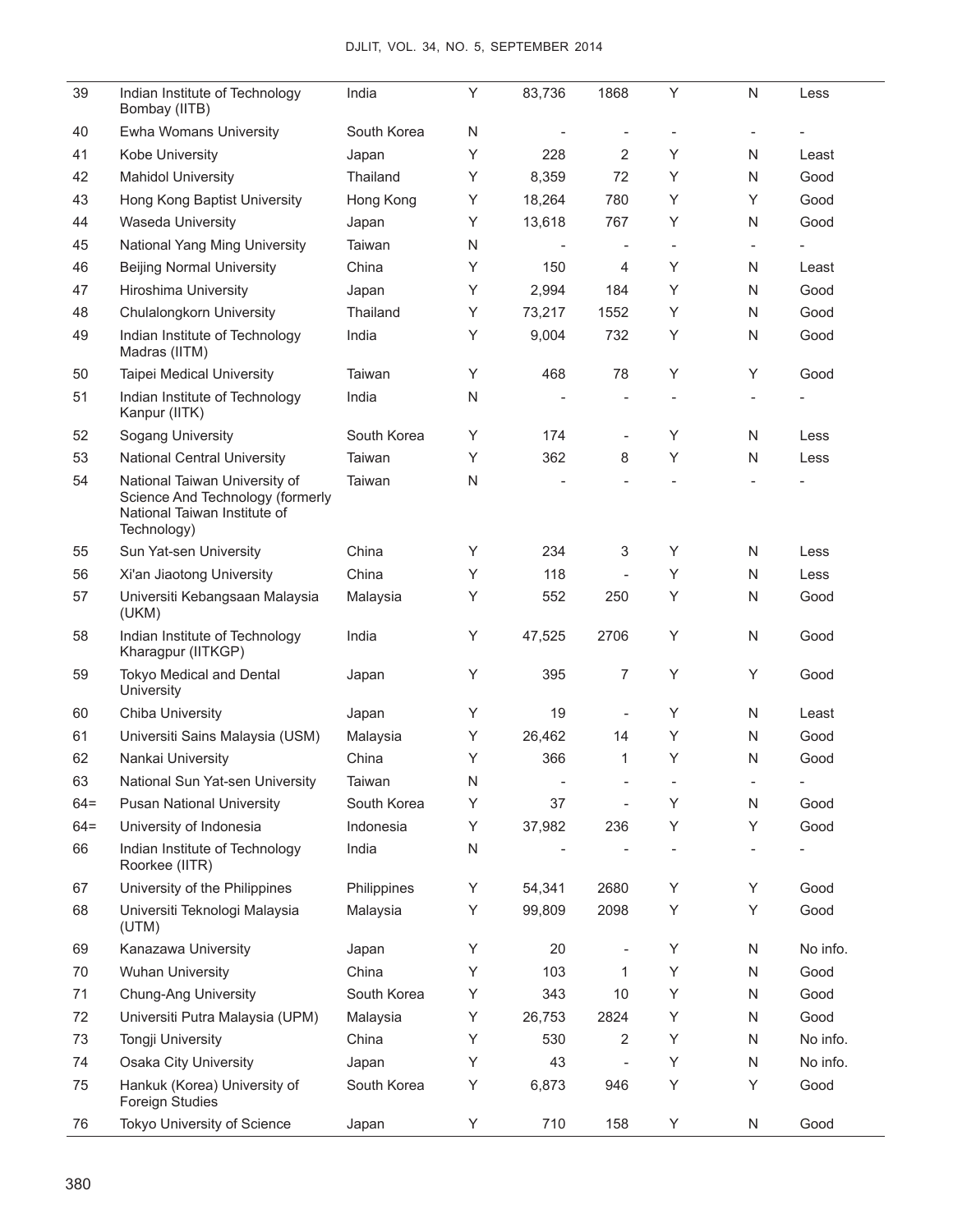| $77 =$ | Beihang University (former BUAA)                  | China       | N |         |                          |   |   |           |
|--------|---------------------------------------------------|-------------|---|---------|--------------------------|---|---|-----------|
| $77 =$ | Kyungpook National University                     | South Korea | Y | 123     | 1                        | Y | N | Good      |
| $77 =$ | Southeast University                              | China       | Υ | 21,741  | 431                      | Y | N | Good      |
| 80     | University of Delhi                               | India       | Y | 400,728 | 3063                     | Y | Y | Very Good |
| 81     | Tokyo University of Agriculture<br>and Technology | Japan       | N |         |                          |   |   |           |
| 82     | Renmin (People's) University of<br>China          | China       | Υ | 1,802   | 8                        | Υ | N | Good      |
| $83 =$ | <b>Tianjin University</b>                         | China       | N |         |                          |   |   |           |
| $83 =$ | University of Seoul                               | South Korea | Υ |         | ÷                        | Y | Y | Very Good |
| $85 =$ | Inha University                                   | South Korea | Υ | 16,403  | 86                       | Υ | Y | Least     |
| $85 =$ | National Taiwan Normal University                 | Taiwan      | N |         |                          |   |   |           |
| 87     | Okayama University                                | Japan       | N |         |                          |   |   |           |
| 88     | Beijing Institute of Technology                   | China       | Υ |         | $\overline{a}$           | Υ | N | Less      |
| 89     | Indian Institute of Technology<br>Guwahati (IITG) | India       | Y | 26,481  | 814                      | Y | N | Good      |
| 90     | Harbin Institute of Technology                    | China       | Y | 27      | ÷                        | Y | N | Good      |
| $91 =$ | Shanghai University                               | China       | Y |         | $\overline{a}$           | Y | N | Less      |
| $91 =$ | <b>Xiamen University</b>                          | China       | Y | 508     | 7                        | Y | N | Least     |
| 93     | <b>Chang Gung University</b>                      | Taiwan      | N |         |                          |   |   |           |
| 94     | <b>Tokyo Metropolitan University</b>              | Japan       | N |         |                          |   |   |           |
| 95     | National Chung Hsing University                   | Taiwan      | Υ | 60      | 5                        | Υ | N | Least     |
| 96     | Kumamoto University                               | Japan       | N |         | $\overline{\phantom{a}}$ |   |   |           |
| 97     | <b>Chonbuk National University</b>                | South Korea | Y | 19      | 1                        | Υ | N | Least     |
| 98     | Chiang Mai University                             | Thailand    | Y | 45,255  | 30                       | Y | N | Good      |
| 99     | The Catholic University of Korea                  | South Korea | N |         |                          |   |   |           |
| 100    | Yokohama City University                          | Japan       | N |         |                          |   |   |           |

**Table 2. Distribution of country-wise existence of the Facebook pages in Asia**

| Country      | <b>Existence of Facebook page</b> | No. of    |                   |
|--------------|-----------------------------------|-----------|-------------------|
|              | Yes $(\%)$                        | No (%)    | <b>institutes</b> |
| Japan        | 17 (73.91)                        | 6(26.09)  | 23                |
| China        | 17 (71.43)                        | 4 (28.57) | 21                |
| South Korea  | 15 (83.33)                        | 3(16.77)  | 18                |
| Taiwan       | 6(50)                             | 6(50)     | 12                |
| India        | 6(75)                             | 2(25)     | 8                 |
| Hong Kong    | 6(100)                            |           | 6                 |
| Malaysia     | 5(100)                            |           | 5                 |
| Thailand     | 3(100)                            |           | 3                 |
| Singapore    | 2(100)                            |           | 2                 |
| Indonesia    | 1(100)                            |           | 1                 |
| Philippine   | 1(100)                            |           | 1                 |
| <b>Total</b> | 79                                | 21        | 100               |

presence in the Facebook. Most of the South Korean universities/institute had presence in Facebook.

#### **5.3 Year-wise Development of Facebook Pages**

Table 3 shows year-wise development of Facebook pages of the universities/institutes in Asia. It was

observed that there was a steady progress in regard to the development of the Facebook page. The year 2010 had become most productive in respect to the Facebook page development. But the progress has not become so steady in the year 2013.

#### **5.4 Appearance of Facebook Pages in University/institutes**

Table 4 shows distribution of the appearance of the Facebook pages in the university/institute in Asia. It was observed that most of the universities/ institutes (58.23 %) maintained official Facebook page and unofficial Facebook page (41.77 %) usually maintained by the communities or students were also large in numbers. 62.03 % websites of the universities/institutes did not provide the information about the Facebook page. The entire official Facebook page has not appeared in the website of the universities/institutes.

### **5.5 Type of Information Available**

Table 5 shows the distribution of types of information posting in the Facebook pages of the university/institute in Asia. It was observed that academic, and general information-related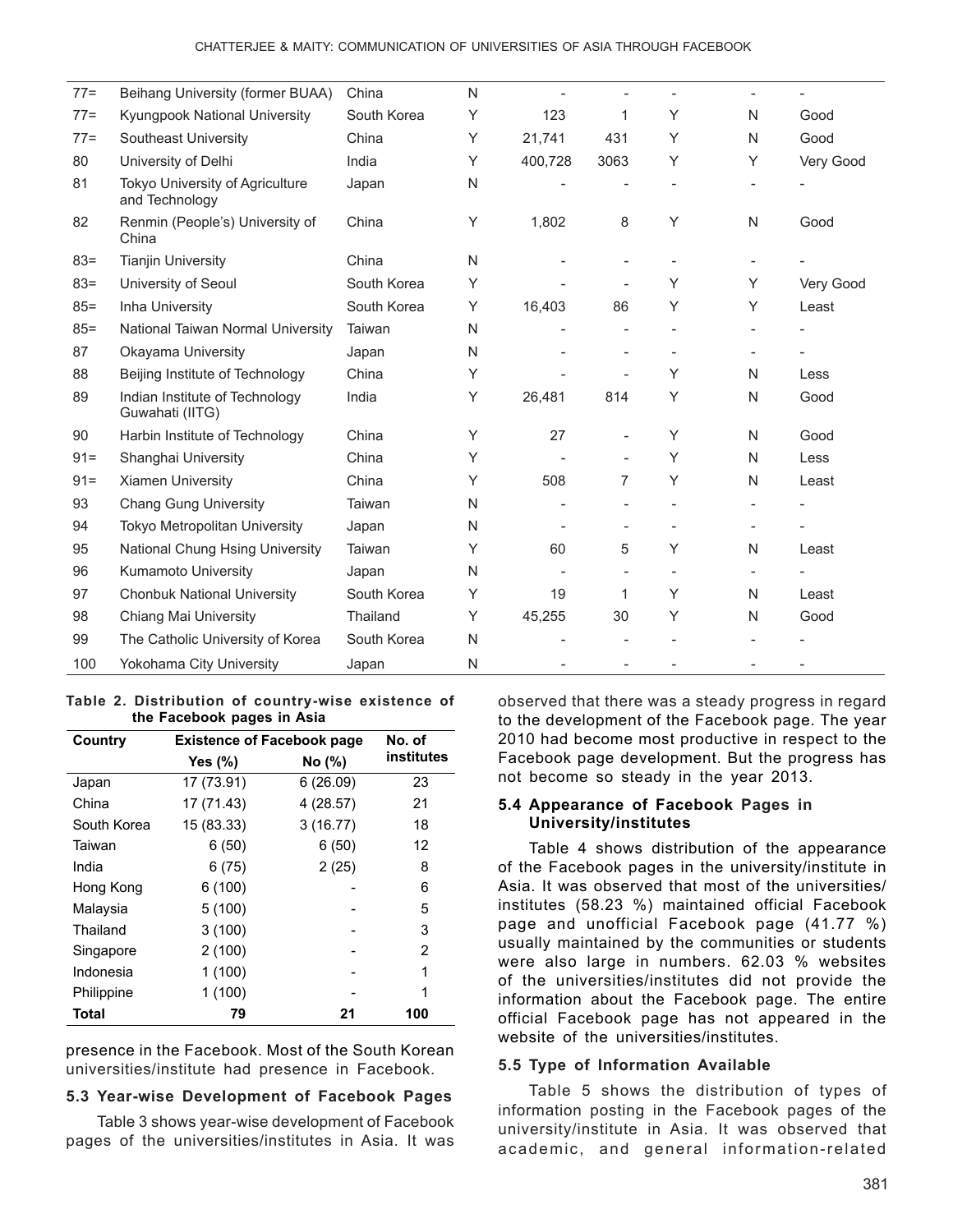| Year | <b>Countries</b> | <b>Number</b> | <b>Total universities</b><br>with Facebook pages |
|------|------------------|---------------|--------------------------------------------------|
| 2008 | China            | 5             | 11                                               |
|      | South Korea      | 3             |                                                  |
|      | Hong Kong        | 1             |                                                  |
|      | India            | 1             |                                                  |
|      | Malaysia         | 1             |                                                  |
| 2009 | China            | 4             | 15                                               |
|      | Hong Kong        | 2             |                                                  |
|      | Malaysia         | 2             |                                                  |
|      | South Korea      | 2             |                                                  |
|      | Thailand         | 2             |                                                  |
|      | Indonesia        | 1             |                                                  |
|      | Japan            | 1             |                                                  |
|      | Singapore        | 1             |                                                  |
| 2010 | South Korea      | 4             | 12                                               |
|      | Japan            | 3             |                                                  |
|      | China            | 2             |                                                  |
|      | Hong Kong        | 2             |                                                  |
|      | Malaysia         | $\mathbf{1}$  |                                                  |
|      | Taiwan           | 1             |                                                  |
| 2011 | Japan            | 10            | 25                                               |
|      | China            | 4             |                                                  |
|      | India            | 4             |                                                  |
|      | South Korea      | 3             |                                                  |
|      | Taiwan           | 2             |                                                  |
|      | Singapore        | 1             |                                                  |
|      | Thailand         | 1             |                                                  |
| 2012 | Japan            | 3             | 13                                               |
|      | South Korea      | 4             |                                                  |
|      | China            | 2             |                                                  |
|      | Hong Kong        | 2             |                                                  |
|      | Malaysia         | 1             |                                                  |
|      | Taiwan           | 1             |                                                  |
| 2013 | Japan            | 2             | 3                                                |
|      | India            | 1             |                                                  |

| Table 3. Year-wise development of facebook pages of |  |
|-----------------------------------------------------|--|
| the universities/institutes in Asia                 |  |

**Table 4. Distribution of the appearance of the Facebook pages in the university/institute in Asia**

 **Total 79**

| <b>Types of Information</b> | Yes (%)    | No(%)      | Total |
|-----------------------------|------------|------------|-------|
| Official Facebook page      | 46 (58.23) | 33 (41.77) | 79    |
| Presence in website         | 30 (37.97) | 49 (62.03) | 79    |

postings were found in the Facebook page of the universities/institutes in Asia, and there was less postings about the library in the Facebook pages.

#### **5.5 Existance of Library Facebook Page**

Table 6 shows the distribution of the existence of the library Facebook pages of the universities/ institutes of Asia. It was found that among the total population only 32 universities/institutes has library Facebook page, while 68 universities/institutes did not have the library Facebook page. Among these 32 library pages, 29 pages have relevant other necessary information about the library. Whereas, 3 universities/institutes have non-informative pages. There are 68 universities/institutes which do not have any formal Facebook pages.

**Table 5. Distribution of types of information posting in the Facebook pages of the university or institute in Asia**

| <b>Types of information</b> | Yes $(\%)$            | No(%) | Total |
|-----------------------------|-----------------------|-------|-------|
| Academic                    | 60 (75.95) 19 (24.05) |       | 79    |
| Library                     | 25 (31.65) 54 (69.35) |       | 79    |
| General information         | 50 (63.29) 29 (36.71) |       | 79    |

**Table 6. Distribution of the existence of the library facebook pages of the universities/institutes of Asia**

| Category                                  | No. of Facebook pages |                        |    |  |  |
|-------------------------------------------|-----------------------|------------------------|----|--|--|
| Existence of library                      | 32                    | <b>Informativeness</b> |    |  |  |
| facebook page                             |                       | Informative            | 29 |  |  |
|                                           |                       | Non-informative        | 3  |  |  |
| Non-existence of library<br>facebook page | 68                    |                        |    |  |  |
| Total                                     | 100                   |                        |    |  |  |

#### **7. Conclusions**

There have been greater uses of the Facebook for official communication found now-a-days. But the maintenance and use of this channel is not that much adequate. In many cases, the available Facebook pages has not been used properly. The advanced countries in Asia made rapid progress in case of institutes' communication through Facebook. But there is a need to expand this option in the other parts of the Asia. With the passage of time, it is expected that Facebook will emerge as one of the important way for quick communication among the educational institutes and its users and also all the universities/ institutes in Asia must have the Facebook account for the most effective communication. Therefore the Facebook page page should be administered by some responsible persons and regular update, maintenance and reply to the different posts must be given.